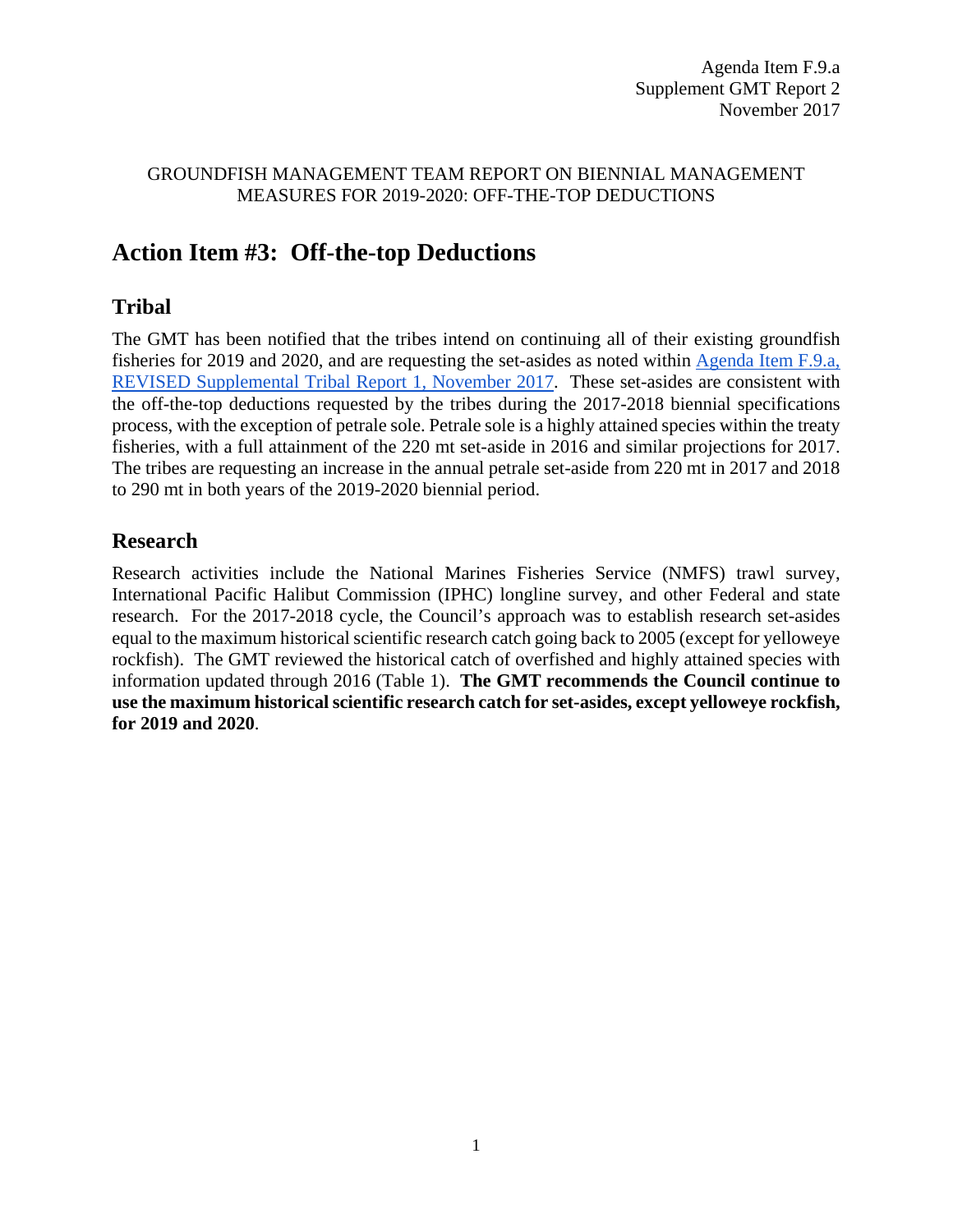| <b>Species</b>                                                                             | 2012 | 2013 | 2014 | 2015 | 2016 | 2005-2016<br><b>Max Value</b> | 2018 Set-<br>aside |  |  |
|--------------------------------------------------------------------------------------------|------|------|------|------|------|-------------------------------|--------------------|--|--|
| Bocaccio                                                                                   | 2.5  | 2.0  | 4.2  | 3.7  | 5.6  | 5.6                           | 4.6                |  |  |
| Cowcod                                                                                     | 0.1  | 0.2  | 0.2  | 0.5  | 0.3  | 2.0                           | 2.0                |  |  |
| Darkblotched<br>rockfish                                                                   | 1.7  | 2.4  | 1.6  | 8.0  | 8.5  | 8.5                           | 2.5                |  |  |
| Pacific ocean perch                                                                        | 1.6  | 2.4  | 0.6  | 1.6  | 3.1  | 3.1                           | 5.2                |  |  |
| Petrale sole                                                                               | 4.4  | 5.1  | 17.7 | 6.0  | 24.1 | 24.1                          | 17.7               |  |  |
| Yelloweye rockfish                                                                         | 1.2  | 0.9  | 0.3  | 0.7  | 0.9  | 2.7                           | 3.3                |  |  |
| Exception to the Max value for yelloweye rockfish. Number is value adopted by the Council. |      |      |      |      |      |                               |                    |  |  |

**Table 1. Recent research impacts (in mt) for key species, along with the 2005-2016 maximum value and the 2018 set-aside.**

For yelloweye rockfish, during recent cycles the Council adopted a 3.3 mt research off-the-top deduction based on anticipated research needs of: IPHC (1.1 mt); Washington Department of Fish and Wildlife (WDFW; 1 mt); Oregon Department of Fish & Wildlife (ODFW; 0.4 mt); and other miscellaneous projects (0.2 mt). California Department of Fish and Wildlife (CDFW) has submitted a report [\(Agenda Item F.9.a., Supplemental CDFW Report 1\)](https://www.pcouncil.org/wp-content/uploads/2017/11/F9a_Sup_CDFW_Rpt1_research_set-asides_NOV2017BB.pdf) describing proposed research with projected yelloweye rockfish impacts of 0.22 mt. Adding CDFW projects to the previous 2.7 mt results in an off-the-top deduction for research of 2.92 mt. Therefore, **the Council should consider the appropriate amount of yelloweye rockfish to set-aside for the research off-the-top deduction.**

CDFW also anticipates 0.1 mt of cowcod impacts from research projects. This addition to the 2018 set-aside results in a total of 2.1 mt. **The Council should consider the additional impacts to cowcod from CDFW research projects when establishing the set-aside for the cowcod research off-the-top deduction.** 

The GMT notes that research impacts to petrale sole in 2016 were 24.14 mt, approximately 7 mt higher than the 17.7 mt set-aside, and the highest research catch seen in the last ten years. These fish are being caught in the West Coast Bottom Trawl Survey, bycatch reduction device research, and a flatfish survey that are likely to continue in 2019 and 2020. Although petrale sole is a highly attained species, the GMT notes that the Council could continue to adopt the maximum historical catch approach, and consider changing the set-aside from the current 17.7 mt to the 2016 high value of 24.14 mt, without risk of exceeding the annual catch limit (ACL).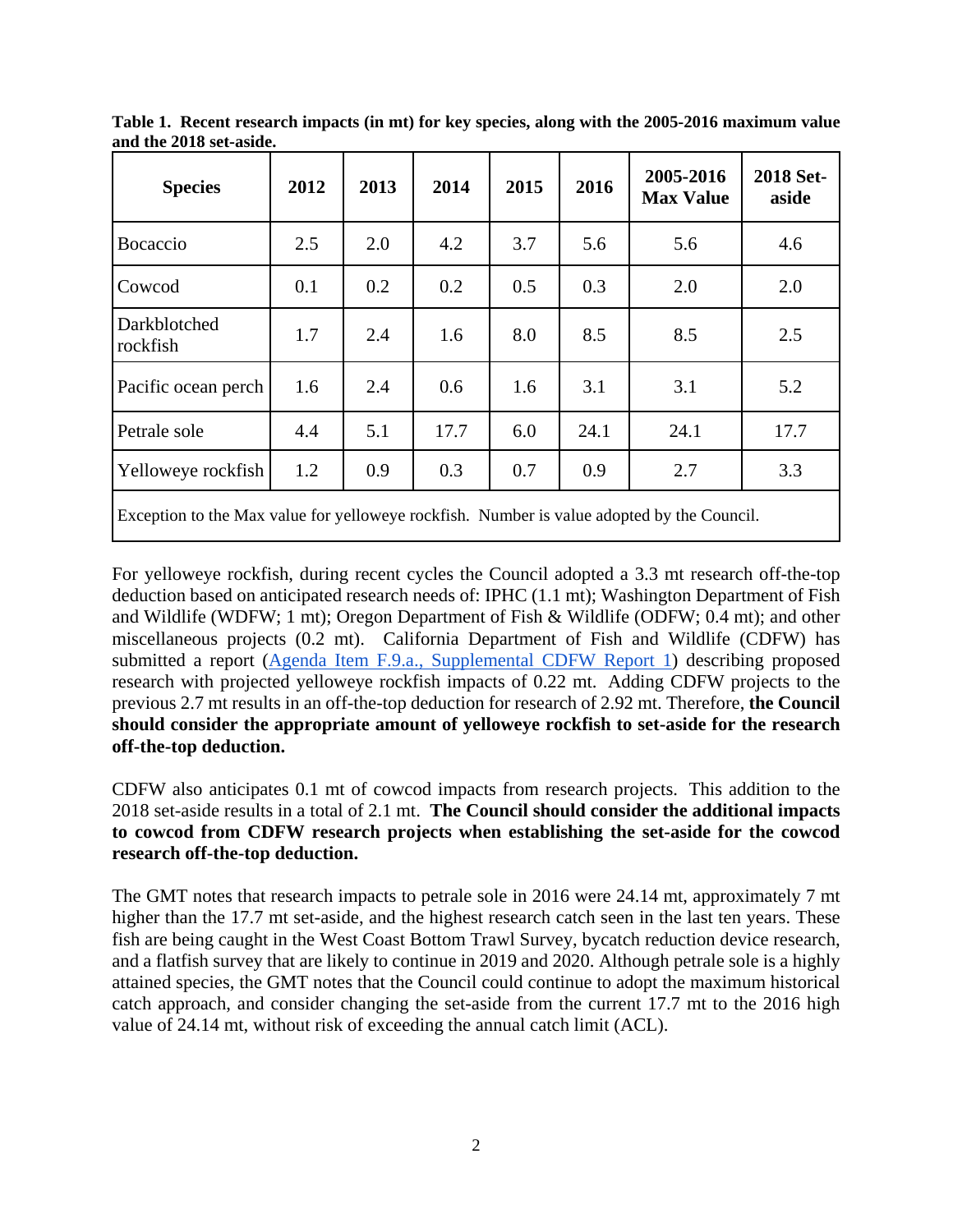### **Incidental Open Access**

Similar to the process for establishing off-the-top deductions for scientific research, the Council has been adopting off-the-top deductions for incidental open access (IOA) fisheries based on the historical maximum catch for most species. The GMT does not see the need to deviate from the general approach used in the past of considering recent catch (Table 2).

| <b>Species</b>        | 2012 | 2013 | 2014 | 2015 | 2016 | 2007-2016<br><b>Max. Value</b> | 2018 Set-<br>aside |
|-----------------------|------|------|------|------|------|--------------------------------|--------------------|
| <b>Bocaccio</b>       | 2.5  | 2.0  | 4.2  | 3.6  | 5.6  | 5.6                            | 0.8                |
| Cowcod                | 0.0  | 0.0  | 0.0  | 0.0  | 0.0  | 0.0                            | 0.0                |
| Darkblotched rockfish | 5.0  | 4.1  | 24.5 | 5.3  | 6.4  | 24.5                           | 24.5               |
| Pacific ocean perch   | 0.2  | 0.5  | 10.0 | 0.3  | 0.04 | 10.0                           | 10.0               |
| Petrale sole          | 1.8  | 2.7  | 3.0  | 5.4  | 6.4  | 6.4                            | 3.2                |
| Yelloweye rockfish    | 0.0  | 0.1  | 0.0  | 0.0  | 0.0  | 0.4                            | 0.4                |

|          | Table 2. Recent years' IOA impacts, 2007-2016 maximum value, and 2018 set-aside (mt) for key |  |  |  |  |  |  |
|----------|----------------------------------------------------------------------------------------------|--|--|--|--|--|--|
| species. |                                                                                              |  |  |  |  |  |  |

The GMT notes that although petrale sole catch in IOA sectors has been increasing since 2014, it is still lower than the ten-year maximum of 32.4 mt in 2008. The GMT notes that in years prior to 2011, IOA landings included vessels targeting California halibut both within the Federal trawl fishery (referred to by the Fisheries Observation Science (FOS) as the limited entry [LE] California halibut fishery) and in the state-only licensed California halibut fishery (referred to by FOS as the open access [OA] California halibut fishery). In 2011, catch shares were implemented in the LE California halibut fishery, as part of the Federal groundfish trawl fishery, and impacts were managed via individual fishing quota rather than in off-the-top deductions. The high petrale sole catch came almost entirely from the LE portion of the California halibut fishery, so the GMT suggests that only years from 2011 forward be used to assess the off-the-top deduction for IOA. **Therefore, the GMT recommends that the Council continue to adopt the maximum historical high value for off-the-top deductions for all species including petrale sole (6.4 mt) to accommodate catch in IOA fisheries in 2019-2020.**

The GMT notes that the amount of off-the-top deduction for black rockfish in Oregon and California is correct, but the proportion landed in each state is not currently known due to the recent change in management groupings from north and south of 46° 16' N. lat. to state-level groupings. FOS will re-process data with 2017 management groupings when 2002-2017 data is analyzed in 2018.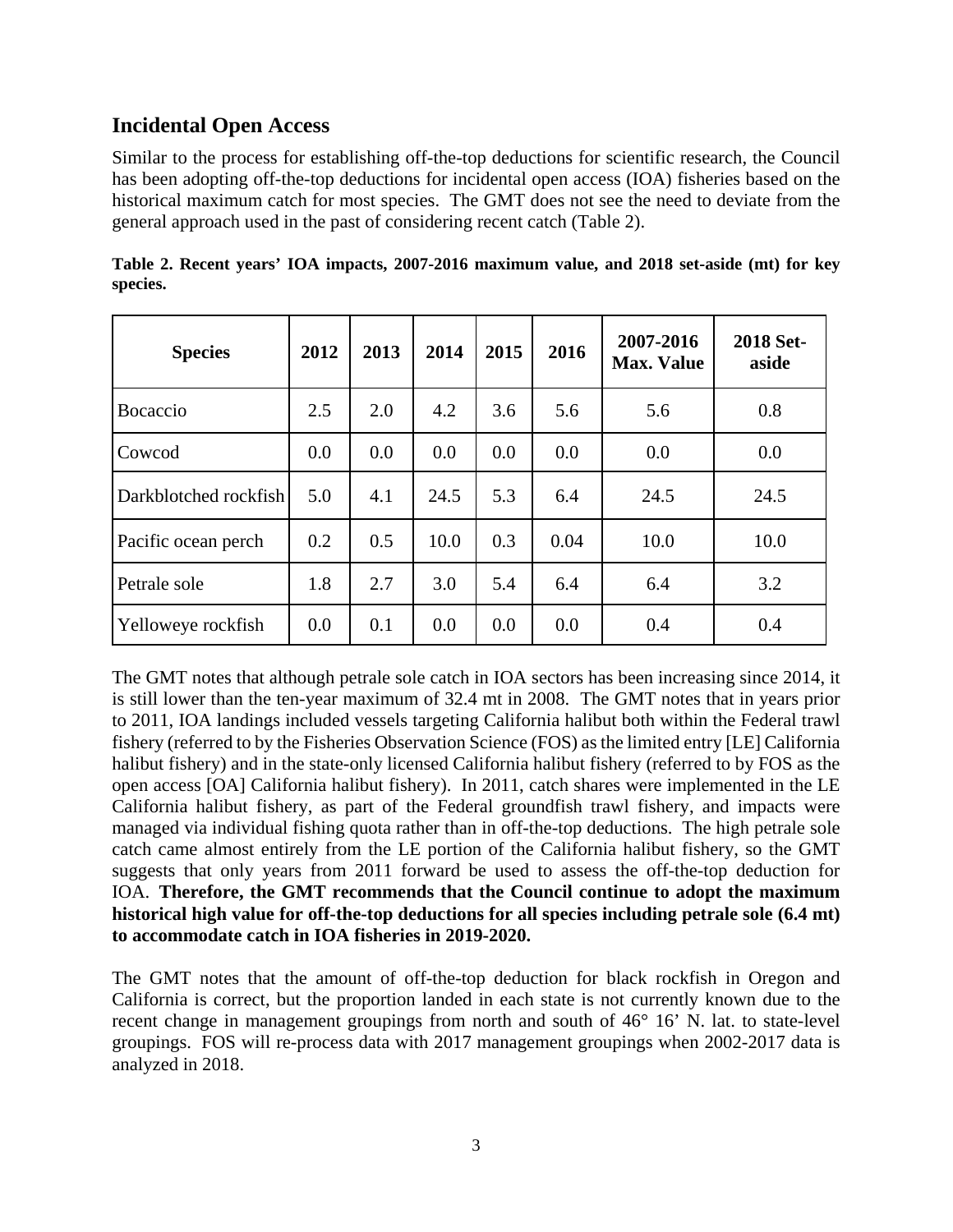## **Exempted Fishing Permits**

The Council considered exempted fishing permits (EFPs) under Agenda Item F.8. Based on Council action, four EFPs were forwarded for public review, including off-the-top deductions from the ACL, as recommended by the Council. The set-asides for those EFPs are included in the table in Appendix 1.

## **Buffers**

As described in [Agenda Item F.6.a, GMT Report 1, November 2017,](http://www.pcouncil.org/wp-content/uploads/2017/10/F6a_GMT_Rpt1_NOV2017BB.pdf) the Council may want to consider a buffer for darkblotched rockfish for 2019-2020. Under Amendment 21-3, the at-sea sectors would be managed with set-asides using the values calculated using the Amendment 21 formula. If the at-sea sectors were projected to exceed their set-asides plus the buffer, NMFS could close one or both sectors via automatic action. With no buffer and no additional Council action to modify Amendment 21-3 through the biennial cycle (see Action Items 27 and 34), the set-asides would be the same as allocations. **The GMT recommends the Council move forward with Action Item 34 (described in [Agenda item F.9.a, Supplemental GMT Report 4,](https://www.pcouncil.org/wp-content/uploads/2017/11/F9a_Sup_GMT_Rpt4_NOV2017BB.pdf)  [November 2017\)](https://www.pcouncil.org/wp-content/uploads/2017/11/F9a_Sup_GMT_Rpt4_NOV2017BB.pdf) as opposed to setting a buffer.** However, the GMT provides Table 3 to show the resulting darkblotched rockfish set-aside values with and without a 50 mt buffer, equivalent to that of 2017-2018.

| Year ACL |     |            |                | With Buffer (Start of Year)   Without Buffer |                 |          |           |
|----------|-----|------------|----------------|----------------------------------------------|-----------------|----------|-----------|
|          |     | <b>IFO</b> | $\bf CP$       | <b>MS</b>                                    | <b>IFO</b>      | $\bf CP$ | <b>MS</b> |
| 2017     | 641 | 507.6      | $16.4^{\rm a}$ | $11.6^{b}$                                   | 552.6 17.8 12.6 |          |           |
| 2018     | 653 | 518.4      | 16.7           | 11.8                                         | 563.4 18.2 12.8 |          |           |
| 2019     | 765 | 613.8      | 19.8           | 14                                           | 658.8 21.3      |          | 15        |
| 2020     | 815 | 658.8      | 21.3           | 15                                           | 703.9           | 22.7     | 16        |

#### **Table 3: Darkblotched rockfish ACL and resulting catcher-processor (CP) and mothership (MS) allocation/set-aside values per Amendment 21**

 $\frac{a}{a}$  Allocation post April and June inseason actions is 41.4 mt.

<sup>b</sup> Allocation post April and June inseason actions is 36.6 mt.

In [Agenda Item F.9.a, Supplemental GMT Report 1, November 2017,](http://www.pcouncil.org/wp-content/uploads/2017/10/F9a_GMT_Rpt1_NOV2017BB.pdf) the GMT discussed the possibility of implementing a buffer for yelloweye rockfish for 2019-2020. Based on the Council action under Agenda Item F.6, the Council moved three ACLs forward for analysis based on SPRs of 65, 70, and 76 percent (default). **With this range being considered, the GMT recommends examining overwinter the full allocation of these alternatives to sectors with no buffer.** Based on the results of this analysis, including potential management measures, the GMT will provide additional guidance on the buffer in April 2018.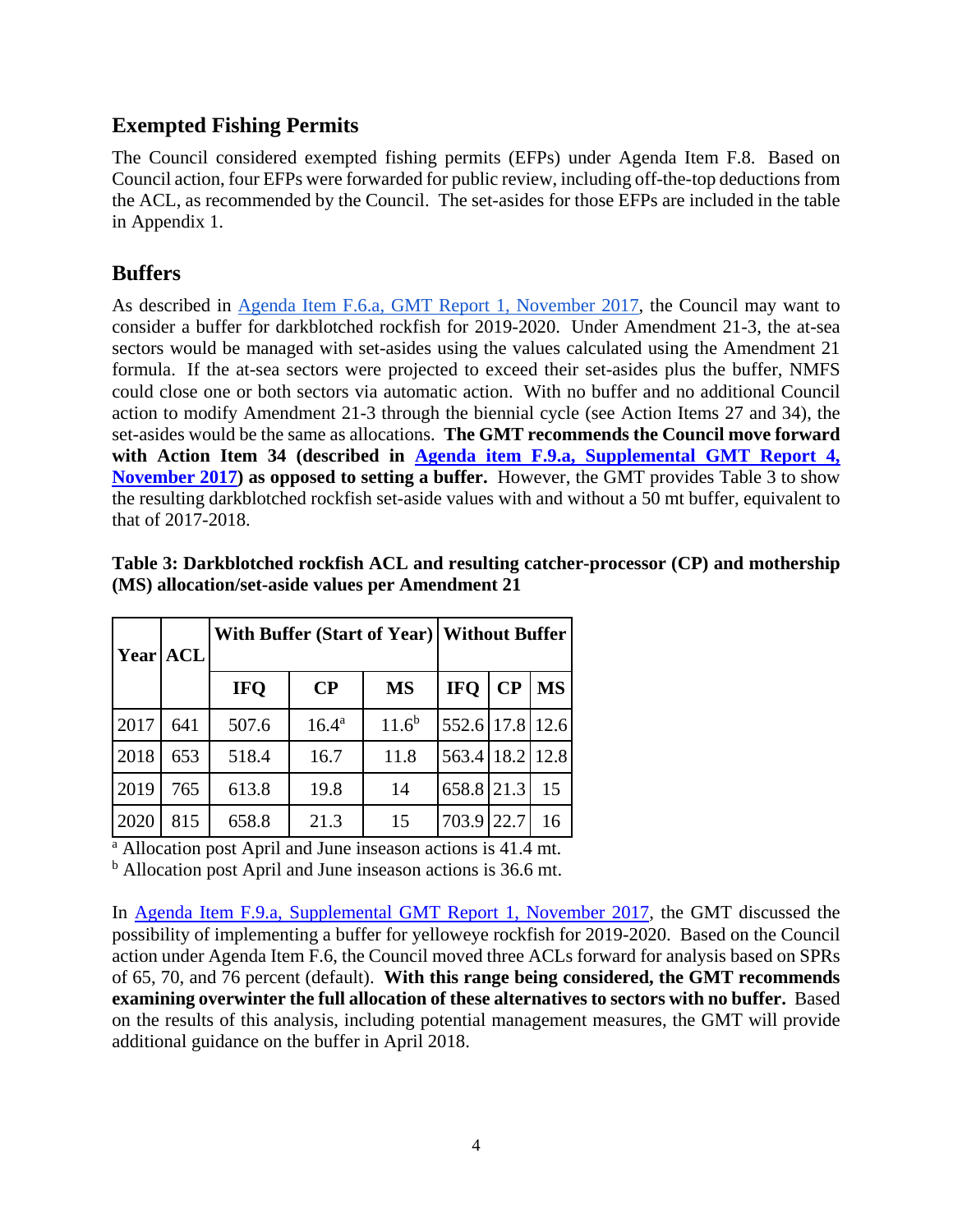#### **Summary**

Appendices 1 and 2 summarize off-the-top deductions relative to the 2019 and 2020 ACLs and includes the proposed tribal set-asides, off-the-top deductions for research and IOA as discussed above, and EFP set-asides as adopted by the Council under Agenda Item F.8. These off-the-top deductions provide preliminary fishery harvest guidelines for Council consideration. Highlighted numbers represent values that are higher than what was adopted for 2017 and 2018.

#### **GMT Recommendations:**

- **1. The Council continue to use the maximum historical scientific research catch for setasides, except yelloweye rockfish.**
- **2. The Council may wish to reconsider the appropriate amount of yelloweye rockfish set-aside for the research off-the-top deduction.**
- **3. The Council should consider the additional impacts to cowcod from CDFW research projects when establishing the set-aside for the cowcod research off-the-top deduction.**
- **4. The Council move forward with Action Item 34 (described in [Agenda item F.9.a,](https://www.pcouncil.org/wp-content/uploads/2017/11/F9a_Sup_GMT_Rpt4_NOV2017BB.pdf)  [Supplemental GMT Report 4, November 2017\)](https://www.pcouncil.org/wp-content/uploads/2017/11/F9a_Sup_GMT_Rpt4_NOV2017BB.pdf) as opposed to setting a buffer for darkblotched rockfish.**
- **5. The GMT recommends examining the full allocation of the yelloweye ACL alternatives to sectors with no buffer overwinter.**

PFMC 11\19\17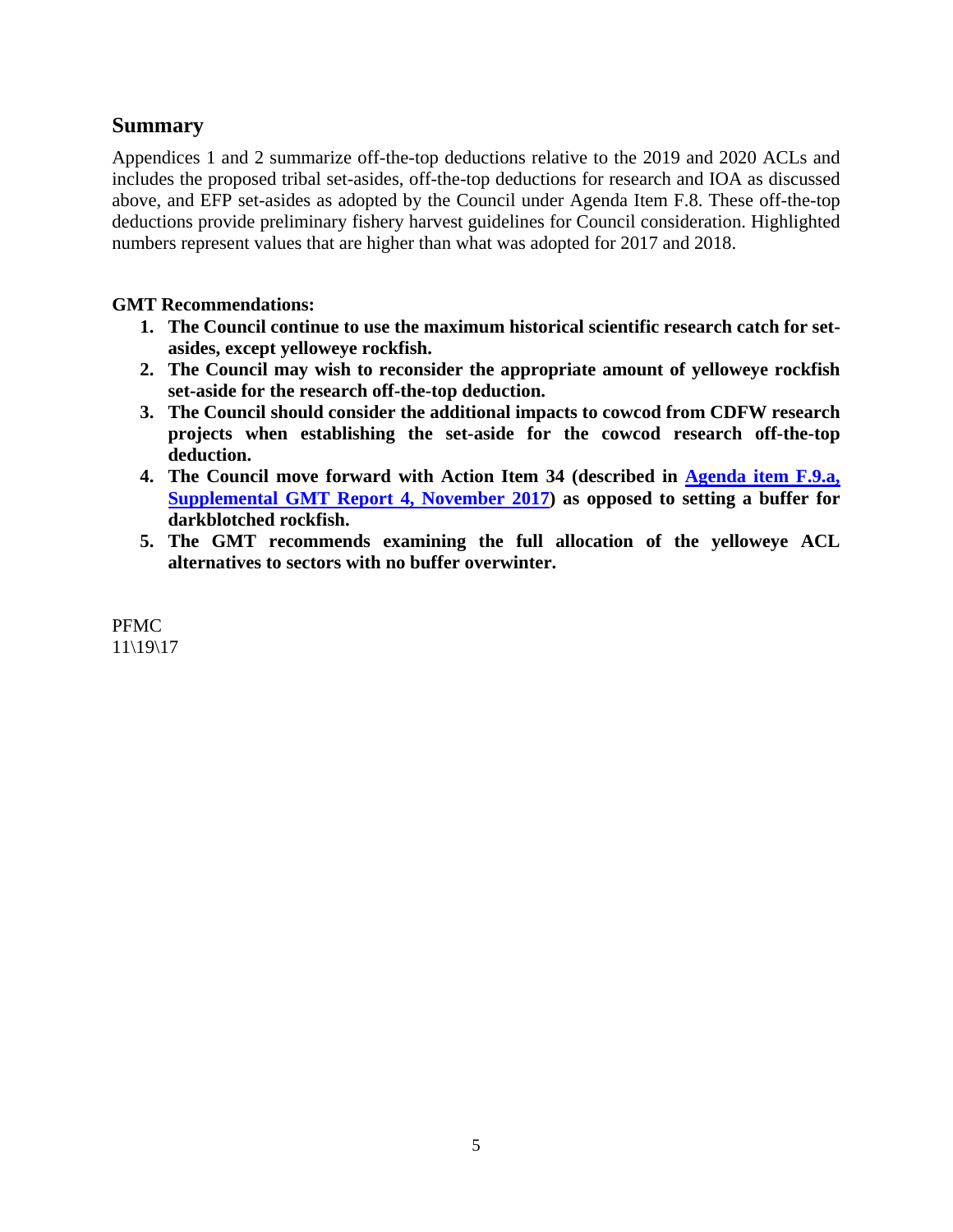| Stock/Complex           | Area                  | <b>ACL</b> | Tribal         | EFP                      | Research          | <b>OA</b>     | Set-aside<br>Total | Fishery<br>HG |
|-------------------------|-----------------------|------------|----------------|--------------------------|-------------------|---------------|--------------------|---------------|
| Arrowtooth flounder     | Coastwide             | 15,574     | 2,041.00       | 0.1                      | 13                | 40.8          | 2,094.90           | 13,479        |
| Big skate               | Coastwide             | 494        | 15             | 0.1                      | 5.5               | 21.3          | 41.9               | 454           |
| Black (WA)              | Washington            | 298        | 18             | $\frac{1}{2}$            | 0.1               | $\mathcal{L}$ | 18.1               | 280           |
| Black (OR)              | Oregon                | 516        |                | 1.5                      | 0                 |               | 2.1                | 514           |
| Black (CA)              | California            | 329        |                | L,                       | $\Omega$          | 0.6           | $\Omega$           | 329           |
| <b>BOCACCIO</b>         | S of 40°10' N. lat.   | 2,097      |                | 14.2                     | 5.6               | 0.5           | 20.31              | 2,077         |
| Cabezon (OR)            | 46º16' to 42º N. lat. | 47         |                | 0.1                      | 0                 | 0             | 0.1                | 47            |
| Cabezon (CA)            | S of 42º N. lat.      | 147        |                | $\overline{\phantom{a}}$ | $\mathbf{0}$      | 0.3           | 0.3                | 147           |
| California scorpionfish | S of 34°27' N. lat.   | 150        |                | $\overline{\phantom{a}}$ | 0.2               | 2.2           | 2.4                | 148           |
| Canary rockfish         | Coastwide             | 1,450      | 50             | 5.04                     | 7.8               | 1.3           | 64.14              | 1,379         |
| Chilipepper             | S of 40°10' N. lat.   | 2,536      |                | 60.6                     | 13.4              | 11.5          | 85.49              | 2,451         |
| COWCOD                  | S of 40°10' N. lat.   | 10         |                | 0.03                     | $\overline{2}$    | 0             | 2.03               | 8             |
| DARKBLOTCHED            |                       |            |                |                          |                   |               |                    |               |
| <b>ROCKFISH</b>         | Coastwide             | 765        | 0.2            | 0.6                      | 8.5               | 24.5          | 33.8               | 732           |
| Dover sole              | Coastwide             | 50,000     | 1,497.00       | 0.1                      | 49.2              | 49.3          | 1,595.60           | 48,404        |
| English sole            | Coastwide             | 10.090     | 200            | 0.1                      | $\overline{8}$    | 8.1           | 216.2              | 9,874         |
| Lingcod                 | N of 40'10º N. lat.   | 4,704      | 250            | 1.6                      | 16.6              | 9.8           | 278                | 4,426         |
| Lingcod                 | S of 40'10º N. lat.   | 812        |                |                          | 3.2               | 8.1           | 11.3               | 793           |
| Longnose skate          | Coastwide             | 2,000      | 130            | 0.1                      | 12.5              | 5.7           | 148.3              | 1,852         |
| Longspine thornyhead    | N of 34º27' N. lat.   | 2,603      | 30             | $\overline{\phantom{a}}$ | 14.2              | 6.2           | 50.4               | 2,553         |
| Longspine thornyhead    | S of 34º27' N. lat.   | 822        |                | $\overline{a}$           | 1.4               | $\Omega$      | 1.4                | 820           |
| Nearshore rockfish      |                       |            |                |                          |                   |               |                    |               |
| north                   | N of 40°10' N. lat.   | 183        | 1.5            | 0.5                      | 0.3               | 0.9           | 3.2                | 180           |
| Nearshore rockfish      |                       |            |                |                          |                   |               |                    |               |
| south                   | S of 40°10' N. lat.   | 1,142      |                | 0.04                     | 2.7               | 1.4           | 4.14               | 1,138         |
| Shelf rockfish north    | N of 40º10' N. lat.   | 2,054      | 30             | 4.5                      | 24.7              | 17.7          | 76.9               | 1,977         |
| Shelf rockfish south    | S of 40°10' N. lat.   | 1,625      |                | 30.1                     | 14.5              | 4.6           | 49.18              | 1,576         |
| Slope rockfish north    | N of 40°10' N. lat.   | 1,746      | 36             | 1.5                      | 21.6              | 21.7          | 80.8               | 1,665         |
| Slope rockfish south    | S of 40°10' N. lat.   | 585        |                | 1.01                     | 2.3               | 16.9          | 20.21              | 565           |
| Other Fish              | Coastwide             | 420        |                | 0.1                      | 0.1               | 8.75          | 8.95               | 420           |
| Other flatfish          | Coastwide             | 6,498      | 60             | 0.1                      | 27.8              | 161.6         | 249.5              | 6,249         |
| Pacific cod             | Coastwide             | 1,600      | 500            | 0.1                      | 5.5               | 0.59          | 506.19             | 1,092         |
| Pacific whiting         | Coastwide             | 325,072    | 56,888.00      | 1.1                      | 1061.9            | 1,500.00      | 59,451.00          | 266,683       |
| Petrale Sole            | Coastwide             | 2,908      | 290            | 0.1                      | 24.1              | 6.4           | 320.6              | 2,633         |
| POP                     | N of 40°10' N. lat.   | 4,340      | 9.2            | 0.1                      | 3.1               | 10            | 22.4               | 4,318         |
| Sablefish               | N of 36º N. lat.      | 5,606      |                |                          | See Sablefish Tab |               | $\overline{O}$     |               |
| Sablefish               | S of 36º N. lat.      | 1,990      |                | $\overline{\phantom{a}}$ | 2.4               | 1.8           | 4.2                | 1,986         |
| Shortbelly              | Coastwide             | 500        |                | 0.1                      | 8.2               | 8.9           | 17.2               | 483           |
| Shortspine              |                       |            |                |                          |                   |               |                    |               |
| thornyhead              | N of 34º27' N. lat.   | 1,683      | 50             | 0.1                      | 10.5              | 4.7           | 65.3               | 1,618         |
| Shortspine              |                       |            |                |                          |                   |               |                    |               |
| thornyhead              | S of 34º27' N. lat.   | 890        |                | $\qquad \qquad -$        | 0.7               | 0.5           | 1.2                | 889           |
| Spiny Dogfish           | Coastwide             | 2,071      | 275            | 1.1                      | 34.3              | 22.6          | 333                | 1,738         |
| Splitnose               | S of 40°10' N. lat.   | 1,750      |                | $1.5\,$                  | 9.3               | 5.8           | 16.6               | 1,733         |
| Starry flounder         | Coastwide             | 452        | $\overline{2}$ | 0.1                      | 0.6               | 16.1          | 18.8               | 433           |
| Widow                   | Coastwide             | 11,831     | 200            | 28.5                     | 17.3              | 3.1           | 248.93             | 11,582        |
| YELLOWEYE ROCKFISH      | Coastwide             | 29         | 2.3            | 0.25                     | 2.1               | 0.4           | 5.05               | 23            |
| Yellowtail              | N of 40°10' N. lat.   | 5,997      | 1,000.00       | 51.2                     | 20.6              | 4.5           | 1,076.26           | 4,921         |

Appendix 1. 2019 ACLs, proposed off-the top deductions, and preliminary fishery harvest guidelines for 2019